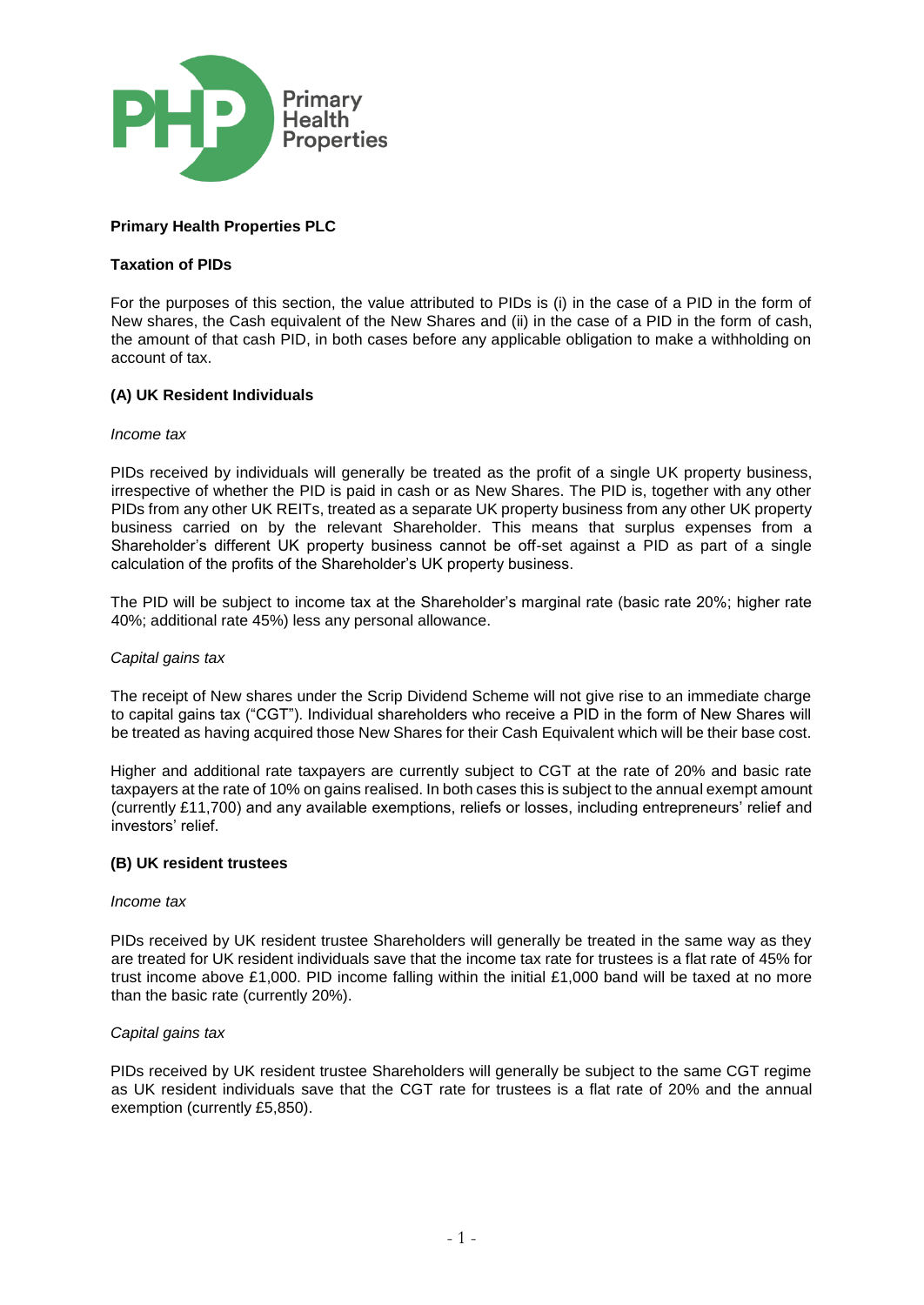

# **(C) UK resident companies**

### *Corporation tax (profits)*

Shareholders that are within the charge to corporation tax receiving a PID in the form of New Shares will be treated as the profit of a UK property business, irrespective of whether the PID is paid in cash or as New Shares. The PID is, together with any other PIDs from any other UK REITs, treated as a separate UK property business from any other UK property business carried on by the Shareholder. This means that surplus expenses from a shareholder's different UK property business cannot be offset against a PID as part of a single calculation of the profits of the Shareholder's UK property business.

### *Corporation tax (chargeable gains)*

Shareholders that are within the charge to corporation tax receiving a PID in the form of New Shares will be treated as having acquired those New Shares for their Cash equivalent. The corporation tax regime will apply in the usual way to subsequent disposals.

### **(D) Charities, individual savings accounts, pensions and other UK resident gross funds**

PIDs paid in respect of Ordinary shares held in a UK exempt fund (such as pension funds and charities) or individual savings accounts are not subject to tax. If any tax is withheld at source it may be reclaimed from HM Revenue & Customs.

### **(E) Withholding tax**

### *General*

Subject to certain conditions outlined below, the Company is required to withhold tax at source from PIDs at the basic rate of income tax (currently 20%), irrespective of whether the PID is paid in cash or as New Shares. In the case of a PID paid in cash, the Company will provide Shareholders with a certificate setting out the gross amount of the PID, the amount of tax withheld, and the net amount of the PID. In the case of a PID paid as New Shares, the Company will provide Shareholders with a scrip statement showing details of the New Shares issued.

### *UK individual and trustee shareholders*

When tax has been withheld at source, individual and trustee Shareholders may, depending upon their particular circumstances, be liable to further tax at their applicable marginal rate, or may be entitled to claim repayment of some or all of the tax withheld.

### *UK company shareholders*

In the exceptional event that tax is withheld at source on a PID paid to a Shareholder within the charge to corporation tax, the tax withheld can be offset against such Shareholder's liability to corporation tax in the accounting period in which the PID is received.

### *Charities, individual savings accounts, pensions and other UK resident gross funds*

In the exceptional event that tax is withheld at source on a PID to a Shareholder whose Ordinary Shares are held in an exempt fund (such as pension funds and charities) or individual savings accounts, the tax withheld may be reclaimed from HM Revenue & Customs.

### *Exceptions*